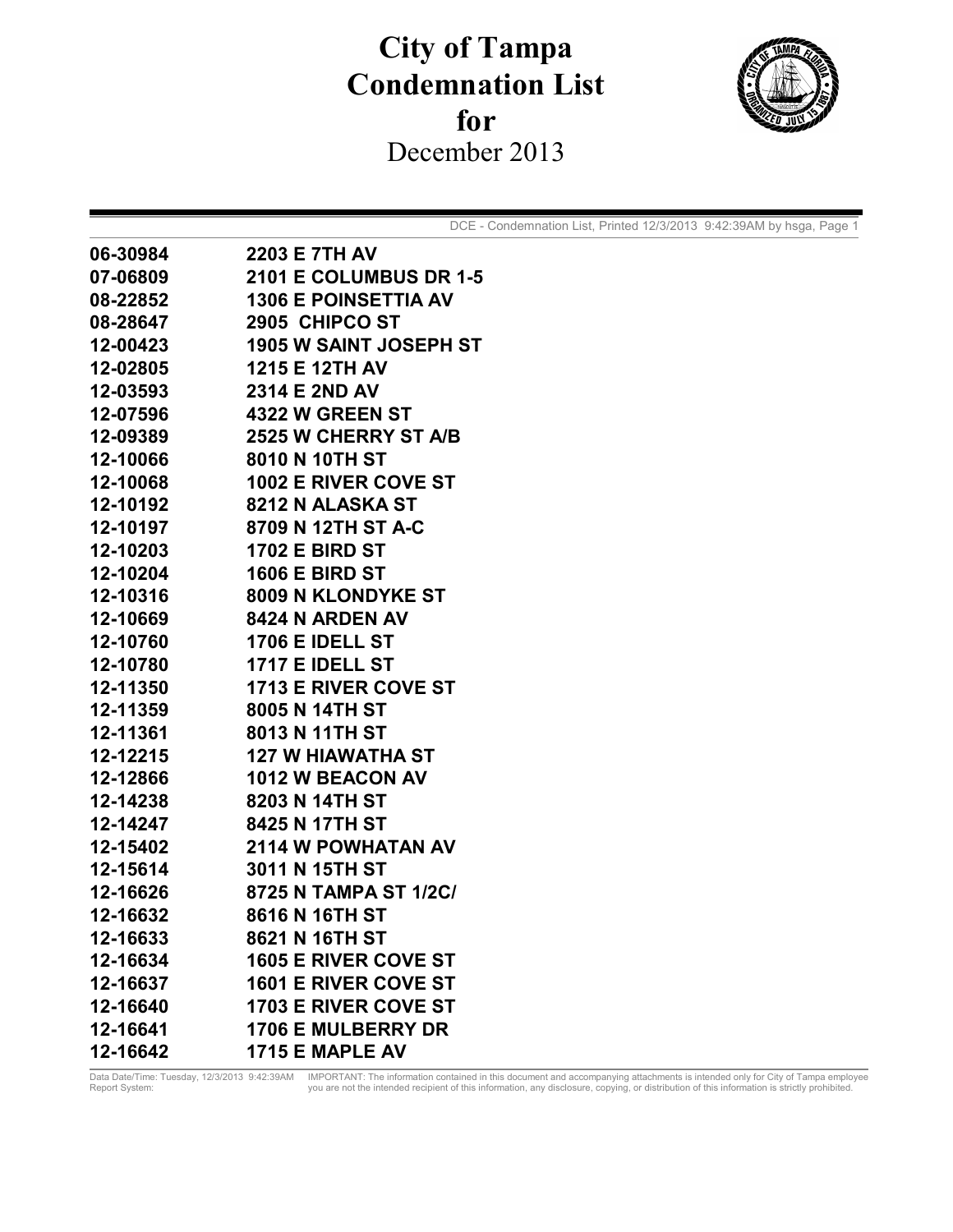| 12-16645 | 8012 N MARKS ST A/B         |
|----------|-----------------------------|
| 12-16653 | 7414 S ELLIOTT ST           |
| 12-16655 | <b>2606 N 59TH ST</b>       |
| 12-17346 | 8810 N 14TH ST A/B          |
| 12-17381 | 3013 SANCHEZ ST             |
| 12-17384 | 4205 N 13TH ST              |
| 12-17545 | 5004 N 19TH ST 17           |
| 12-17943 | 904 E 26TH AV               |
| 12-18085 | 5918 N FLORIDA AV           |
| 12-18480 | 8412 N BROOKS ST            |
| 12-18591 | 5004 N 19TH ST 11           |
| 12-18593 | 5004 N 19TH ST 12           |
| 12-18595 | 5004 N 19TH ST 2            |
| 12-18597 | 5004 N 19TH ST 3            |
| 12-18599 | 5004 N 19TH ST 10           |
| 12-18600 | 5004 N 19TH ST 16           |
| 12-18602 | 5004 N 19TH ST 15           |
| 12-18603 | 5004 N 19TH ST 14           |
| 12-18994 | 2509 W UNION ST A/B         |
| 12-19690 | 3211 E 25TH AV              |
| 12-19691 | 2207 E 97TH AV              |
| 13-00423 | 8017 N 10TH ST              |
| 13-01043 | 2006 N 61ST ST              |
| 13-01156 | <b>8510 N 9TH ST</b>        |
| 13-01157 | 918 E WILMA ST              |
| 13-01158 | 8503 N 17TH ST              |
| 13-01180 | 9411 N BROOKS ST            |
| 13-01233 | 8118 N SEMMES ST            |
| 13-01534 | 9415 N 12TH ST              |
| 13-01827 | 9407 N 11TH ST              |
| 13-01831 | <b>1210 E POINSETTIA AV</b> |
| 13-01880 | 2105 E ANNONA AV            |
| 13-01930 | <b>8421 N TANGERINE PL</b>  |
| 13-02131 | 8208 N MULBERRY ST          |
| 13-02864 | 8613 N 11TH ST              |
| 13-02880 | 8313 N 18TH ST A/B          |
| 13-02904 | 5004 N 19TH ST              |
| 13-02967 | 8210 N MULBERRY ST          |
| 13-03888 | 8201 N ELMER ST             |
| 13-04757 | 8001 N 17TH ST              |
| 13-04898 | 2408 E 3RD AV               |
| 13-05970 | 2309 N 54TH ST              |
| 13-07139 | 5104 E 28TH AV A/B          |
| 13-08063 | 2210 MALLORY AV             |

Data Date/Time: Tuesday, 12/3/2013 9:42:39AM IMPORTANT: The information contained in this document and accompanying attachments is intended only for City of Tampa employee<br>Report System: you are not the intended recipient Data Date/Time: Tuesday, 12/3/2013 9:42:39AM<br>Report System: